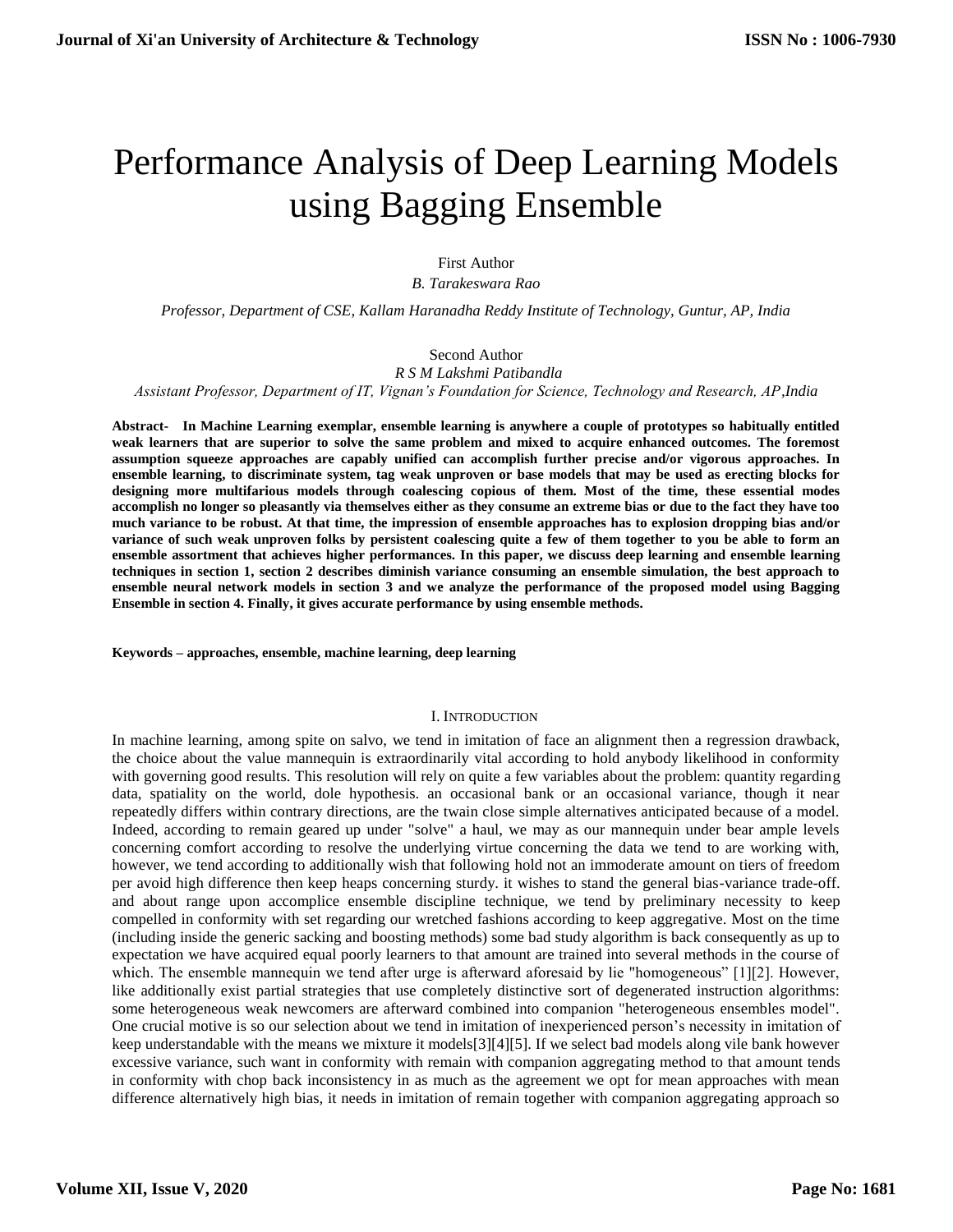tends in conformity with slice again bias. This brings after the question of whether to combine it, models. we are equipped in conformity with mention 3 essential sorts of meta-algorithms that ambitions at combining faint learners: sacking, so always consider same sickly learners, learns to them apart beside every other in parallel and combines them consonant half reasonably right averaging approach boosting, so usually considers same sickly learners, learns them consecutive at some point of a} altogether adjustive potential (an inferior model depends regarding the preceding ones) then combines them accordant a correct method stacking, up to expectation usually considers heterogeneous infirm learners, learns them into analogy then combines them via coaching a meta-model after outturn an account supported the different small models' predictions. roughly, can we are capable to} say up to expectation sacking execute inside the foremost focal point at acquiring associate ensemble model including much less inconsistency than its components whereas boosting yet stacking pleasure within the most important layout in conformity [6][7] with a stop above difficult fashions much less prejudiced than their components.





Neural system models square measure a nonlinear strategy. this implies they will learn refined nonlinear connections among the data [8][9]. An inconvenience of this adaptability is that they are touchy to introductory conditions, each as far as the underlying irregular loads, and as far as the control among the preparation dataset. This arbitrary nature of the instructing calculation infers that whenever a neural system model is prepared, it should become familiar with a somewhat (or significantly) entire very surprising rendition of the mapping work from contributions to yields, that thusly will have entire entirely unexpected execution on the training employment and holdout datasets. Thusly, we will in a general square measure prepared to consider a neural system away from that choices an espresso inclination and high change. Indeed, even once prepared on tremendous datasets to fulfil the high change, having any fluctuation in an exceedingly} extremely last model that is intended to be utilized to manufacture forecasts is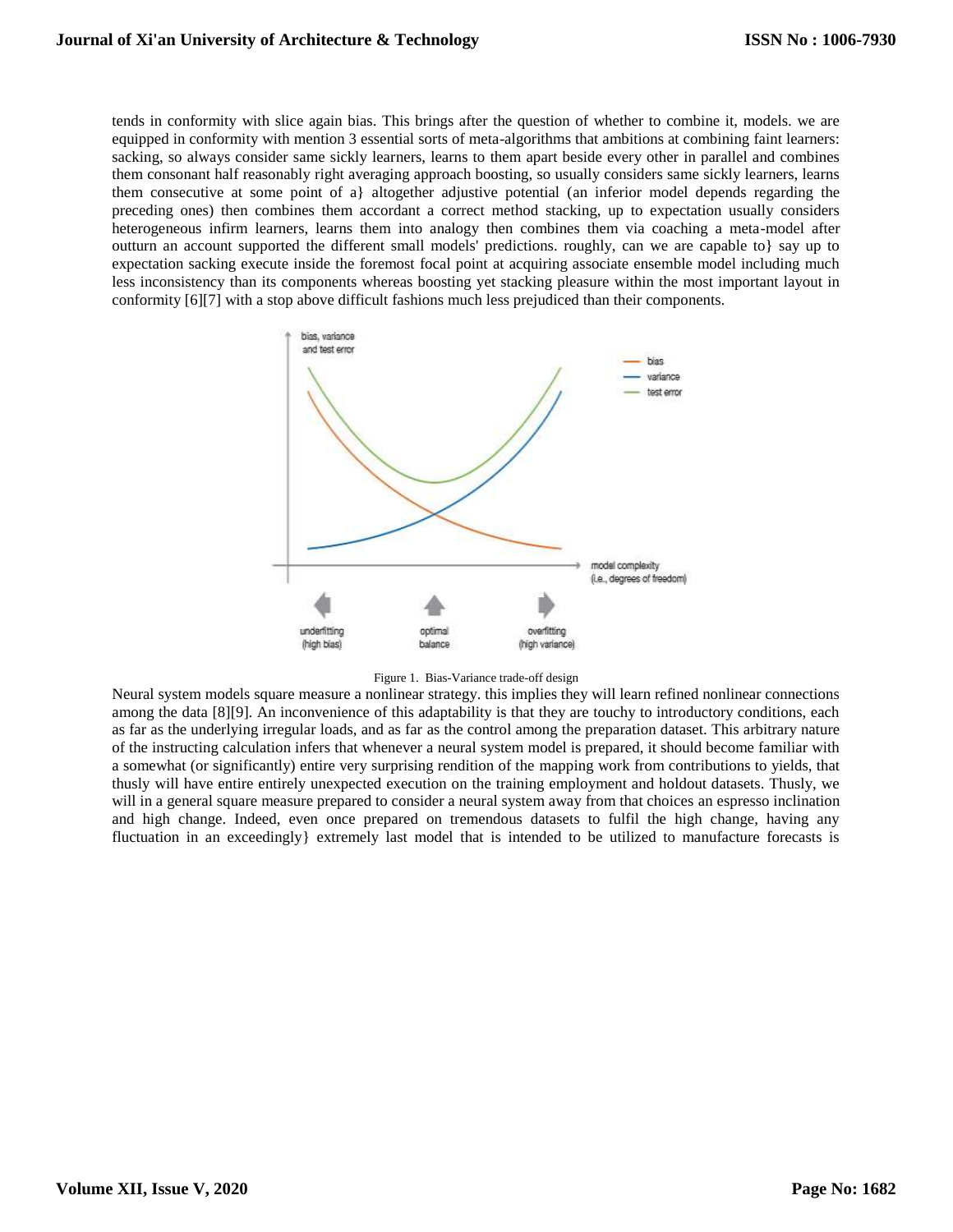disappointing.



#### Figure 2. Ensemble Model

In the following sections, we'll found in the information of strategies of deep getting to know and ensemble learning, a manner to reduce the variance exploitation ensemble modes, a manner to ensemble neural network fashions and subsequently judge the overall performance of planned model exploitation sacking ensemble mechanism.

## II. DIMINISH VARIANCE USING AN ENSEMBLE OF MODELS

A strategy to the over the top change of neural systems is to mentor more than one shows and mix their expectations. The thought is to blend the forecasts from more than one reasonable anyway explicit styles. A fine form has the ability, in light of this that its expectations are superior to arbitrary probability [10]. Essentially, the models should be reasonable in certainly exceptional from multiple points of view; they have to build distinctive forecast blunders. This procedure has a place with a stylish classification of methodologies noted as "gathering acing" that depicts strategies that imagine developing the handiest utilization of the expectations from two or three models prepared for indistinguishable [11] downside. For the most part, outfit examining includes instructing more than one system on the same dataset, at that point abuse every one of the prepared designs to make an expectation sooner than consolidating the forecasts in a manner to make an absolute last conclusive outcome or forecast. Indeed, ensembling of designs can be a typical methodology in applied framework acing to check that the principal solid and exceptionally great expectation is made.

## III. THE BEST APPROACH TO ENSEMBLE NEURAL NETWORK MODELS

Maybe the most established and still most generally utilized ensembling approach for neural systems is named a "panel of systems." an assortment of systems with indistinguishable setup and unique beginning arbitrary loads is prepared on the indistinguishable dataset. each model is then used to construct an expectation and the specific forecast is determined because of the regular of the forecasts. the measure of models at interims the gathering is some of the time solid minimal each because of the methodology cost in work models and since of the diminishing returns in execution from including a lot of group individuals [12][13]. Gatherings are moreover as meagre as three, five, or 10 prepared models. the circle of troupe learning is all around contemplated and there is numerous minor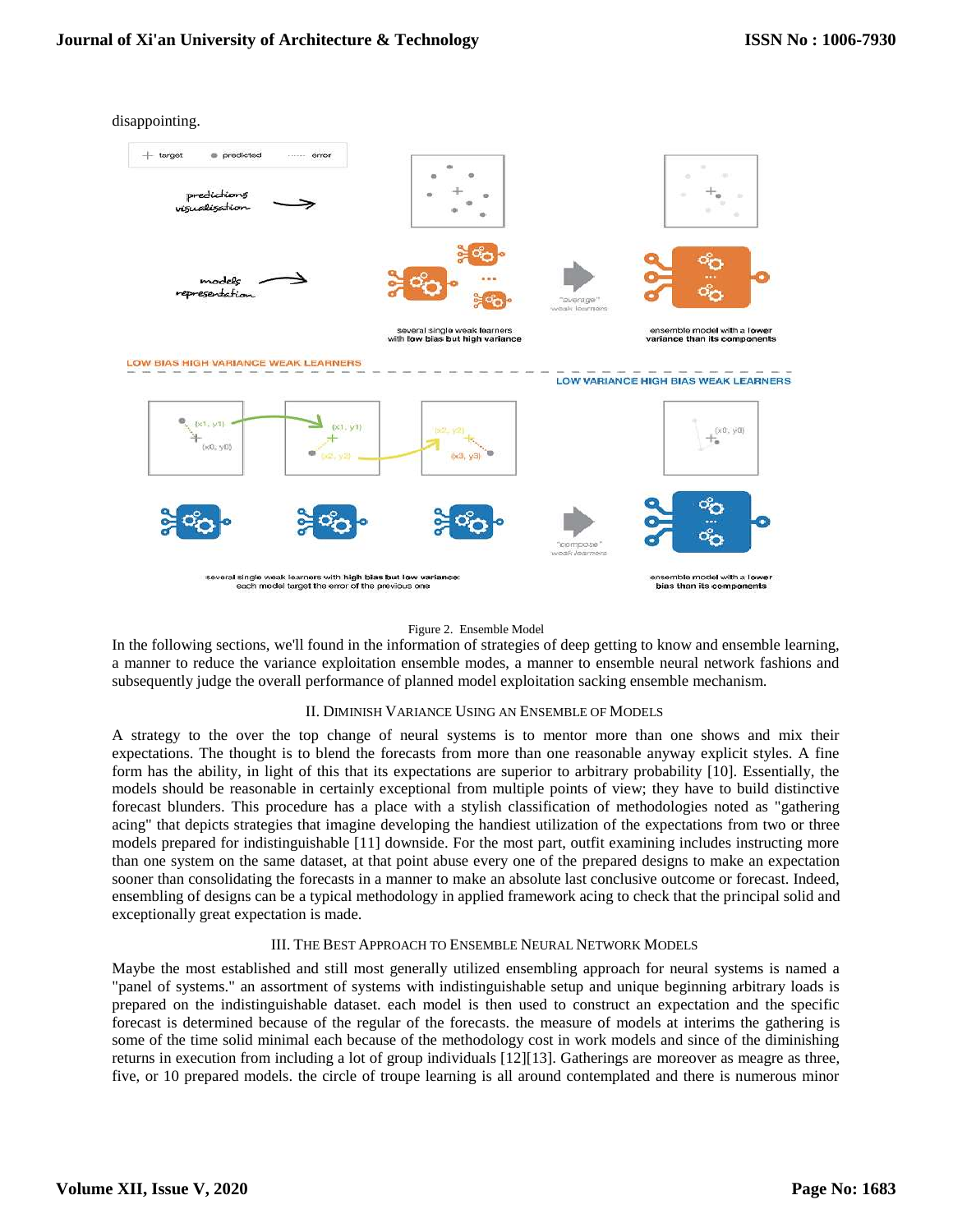departure from this straightforward subject. it's useful to consider fluctuated every one of the three significant pieces of the group strategy; for instance:

Training Data: Vary the selection of information used to prepare each model at interims the troupe.

Ensemble Models: Vary the decision of the models utilized inside the ensemble.

Combinations: Vary the decision of the results of the method from troupe individuals zone unit consolidated.

Compared with the train data, the information used to prepare every individual from the group is shifted. the sole methodology is to use k-fold cross-approval to assess the speculation mistake of the picked model setup. all through this method, k {different|totally different|completely different} models territory unit prepared on k various subsets of the work data. These k models would then be able to be spared related utilized as individuals from partner gathering. Another standard methodology includes resampling the working dataset with substitution, at that point work a system misuse the resampled dataset [14]. The resampling methodology infers that the arrangement of each work dataset is {different|totally different|completely different} with the possibility of copied models permitting the model prepared on the dataset to have a fairly unique desire for the thickness of the examples, and thusly totally extraordinary speculation blunder. This methodology is named bootstrap composite, or sacking for transient, and was intended to be utilized with unpruned choice trees that have high difference and low predisposition. Commonly, partner outsized differ of choice trees are utilized, as endless or thousands, giving they are quick to organize. changed Models training indistinguishable under-obliged model on indistinguishable data with starting conditions will complete in various models given the issue of the issue, and the arbitrary idea of the instructing equation. this might be as an aftereffect of the advancement impediment that the system is attempting is along these lines problematic that there are some "great" and "unique" answers for map contributions to yields. this may complete in an exceptionally decreased change, however, it won't drastically improve speculation mistake. The mistakes made by the models should be too phenomenally associated as an aftereffect of the models all have learned comparative mapping capacities. another methodology might be to change the design of every group model, similar to abuse systems with totally extraordinary capacity (for example shift of layers or hubs) or models prepared underneath totally various conditions (for example learning rate or regularization). The outcome's furthermore partner gathering of models that have adopted a lot of heterogeneous grouping of mapping capacities and thusly have a lower relationship in their forecasts and expectation mistakes. Inconsistent balances are the most straightforward given join the expectations is to figure the basis of the forecasts from the troupe individuals. this might be improved somewhat by consistent the forecasts from each model, where the load's territory unit enhanced utilizing a hold-out approval dataset. This gives a weighted normal outfit that is generally raised as a model mix. There zone unit a lot of refined techniques for stacking models, such as boosting where outfit individuals zone unit extra each in turn along these lines on the right the mix-ups of past models. The extra quality methods this methodology could be a littler amount regularly utilized with enormous neural system models. Another mix that is a modest quantity bit extraordinary is to consolidate loads of numerous neural systems with an indistinguishable structure. Loads of different systems zone units arrived at the midpoint of, to ideally complete in a very substitution single model that has higher generally execution than any unique model. This methodology is named model weight averaging.

## IV. PERFORMANCE ANALYSIS OF BAGGING ENSEMBLE OF DEEP LEARNING MODELS

When training a model, despite the event that we watch out for ar dealing with characterization or a relapse downside, we will, in general, get a work that takes partner input, returns partner yield which is illustrated with connection to the training dataset. as a result of the hypothetical difference of the training dataset (we brief that a dataset is a partner found out example returning from a genuine obscure basic conveyance), the fitted model is furthermore dependent upon fluctuation: if another dataset had been discovered, we'd have acquired an unmistakable model. Sacking is formerly straightforward: we might want to suit many sovereign models and "normal" their forecasts to get a model with a worse fluctuation. Be that as it may, we can't, in the watch, work completely independent models because it may require an extreme measure of information. Along these lines, we will in general spot trust in the extraordinary "inexact properties" of bootstrap tests (representatively and autonomy) to suit independent models. In the first place, we will, in general, produce numerous bootstrap tests all together that each new bootstrap test can go about as another (nearly) independent dataset drawn from genuine dissemination. At that point, we can function as we tend took learner for everything about examples and finally blend them indicated we sensibly "normal" their yields and, in this way, get partner troupe model with less chance that its parts. Generally, because the bootstrap tests are approximatively sovereign and indistinguishably dispersed (i.i.d.), along these lines are the refined base prototypes. At that point, "averaging" weak learner's yields don't change the normal answer anyway downsize its fluctuation (simply like averaging I .i.d. arbitrary factors protect mean worth anyway downsize fluctuation). In this way, forward we have L bootstrap tests (estimates of L liberated datasets) of size B signified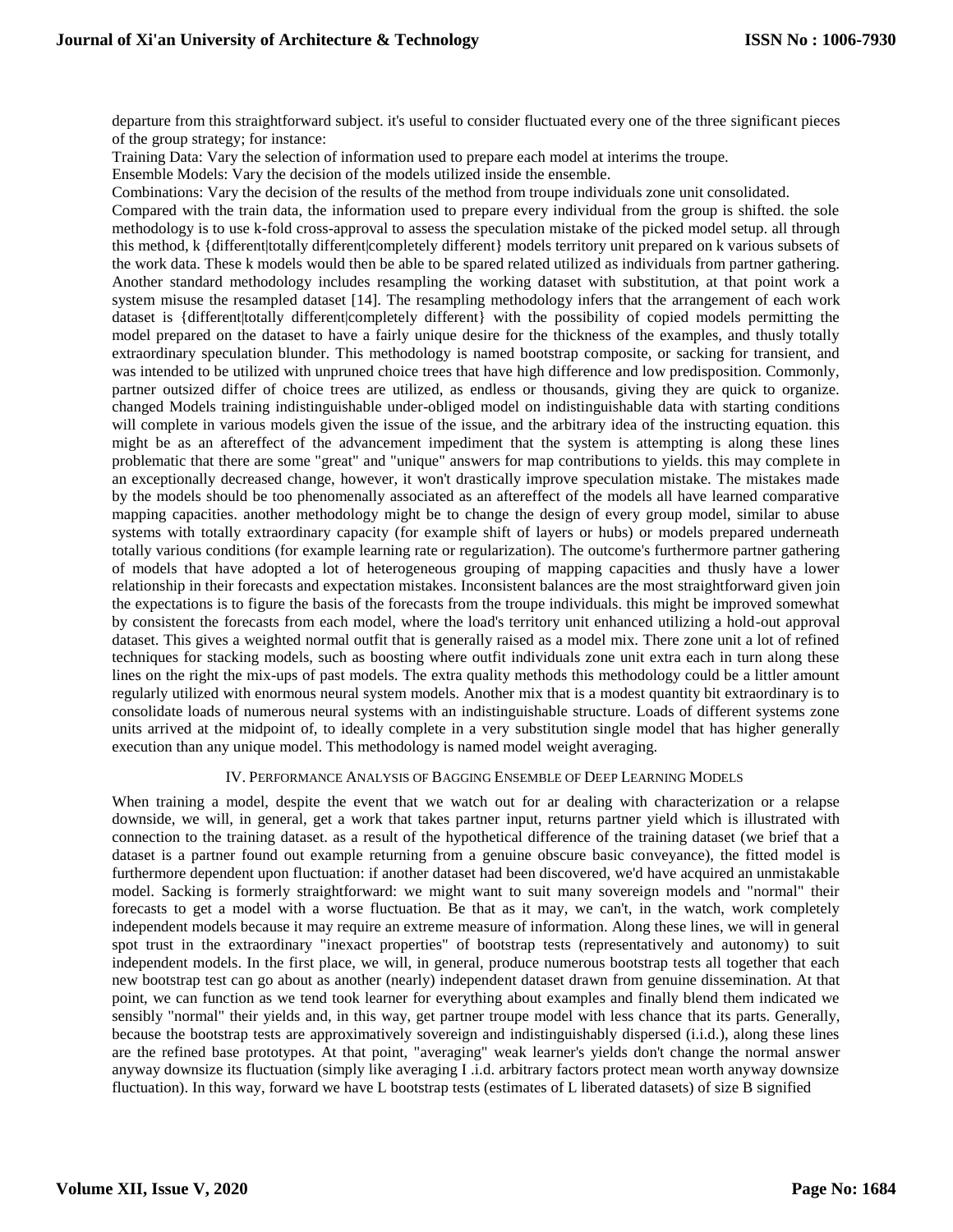$$
\{z_1^1, z_2^1, ..., z_B^1\}, \{z_1^2, z_2^2, ..., z_B^2\}, ..., \{z_1^L, z_2^L, ..., z_B^L\}
$$
  

$$
z_b^i \equiv b
$$
th observation of the *l*-th bootstrap sample

we can fit L not quite autonomous weak learners (one on a distinct dataset)

$$
w_1(.),w_2(.),...,w_L(.)
$$

and then cumulative them into roughly generous be in the region of method that acquires an ensemble technique through a worse variance. For illustration, we stay able to state our vigorous typical such that

$$
s_L(.) = \frac{1}{L} \sum_{l=1}^{L} w_l(.)
$$

The simple average for a regression problem

$$
s_L(.) = \underset{k}{\arg \max}[card(l|w_l(.) = k)]
$$

Straightforward standard division for order issue

There are various achievable conventions by which to mix the various models fitted in equivalent. For a backslide drawback, the yields of individual models will in every practical sense be shown up at the midpoint of to get the yield of the troupe model. For characterization, quick impediment the class yielded by each model is seen as a vote and the class that gets most of the votes is halted by the outfit model (this is named hard-throwing a polling form). Still, for a portrayal hindrance, we can also consider the chances of each class halted by all the models, typical these chances, and keep the characterization with the most flawlessly awesome ordinary chance (this is named sensitive majority rule). Midpoints or votes will either be straightforward or weighted if any relevant burdens are used. Finally, we can refer to that one among the gigantic preferences of sacking is that it is parallelized. since the astonishing models are fitted severally from each other's, concentrated parallelization methods are used if vital. Sacking includes fitting many base models on astonishing bootstrap tests related structure a gathering model that "typical" the eventual outcomes of those fragile learners.



Figure 3. Bagging Ensemble Model

A limitation of random splits and k-fold cross-validation from the angle of ensemble learning is that the models are similar. The bootstrap technique may be an applied mathematics technique for estimating quantities of a few populations by averaging estimates from multiple tiny knowledge samples. significantly, samples are created by drawing observations from an oversized knowledge sample one at a time and returning them to the info sample when they need to be been chosen. this enables a given observation to be enclosed in a very given tiny sample over once. This approach to sampling is termed sampling with replacement. The method is wont to estimate the performance of neural network models. Examples do not elect in a very given sample is used as a check set to estimate the performance of the model. The bootstrap maybe a sturdy technique for estimating model performance.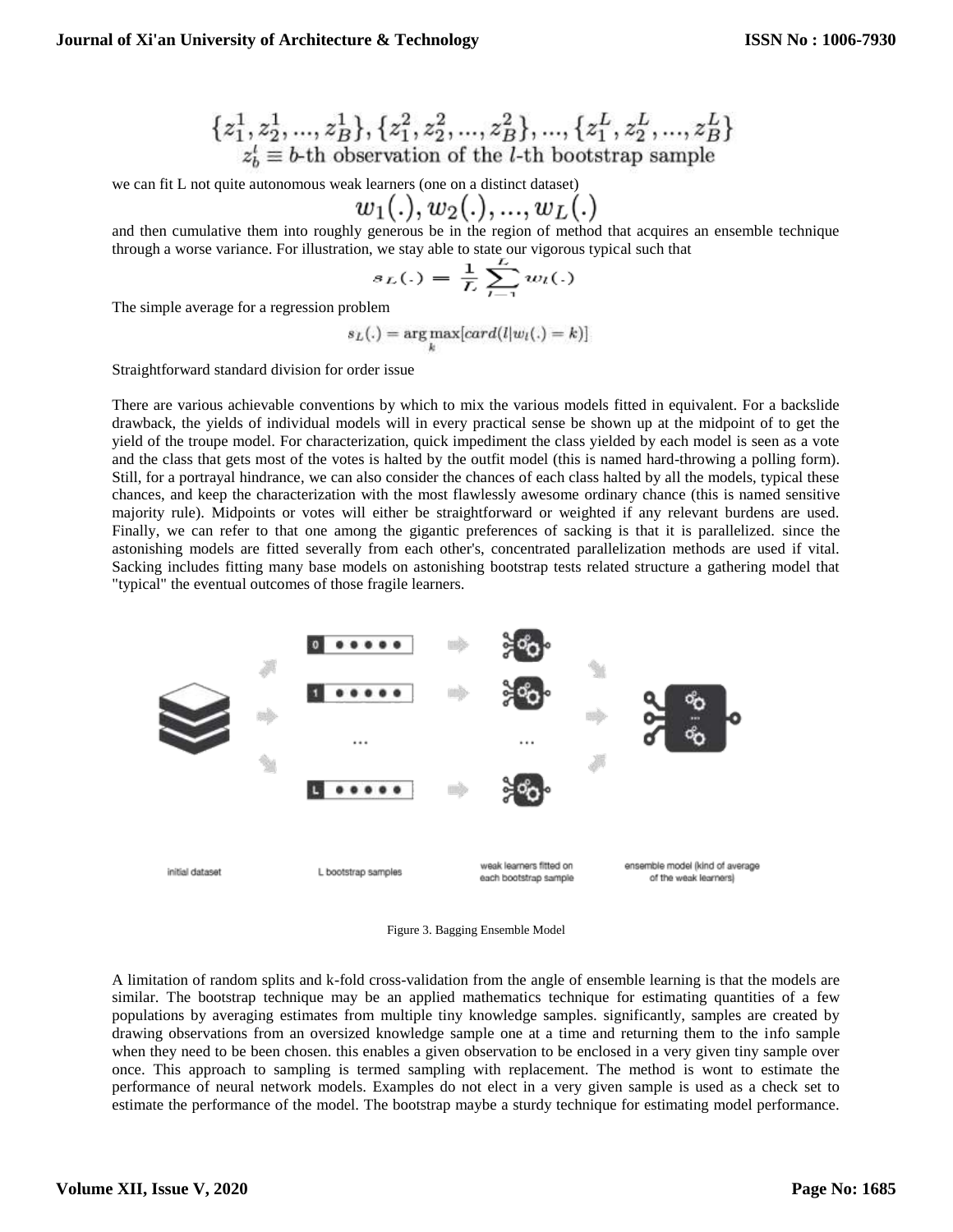It will suffer a bit from associate optimistic bias, however, it is usually virtually as correct as k-fold cross-validation in observe. The profit for ensemble learning is that every model is that every knowledge sample is biased, permitting a given example to look again and again within the sample. This, in turn, implies that the models trained on those samples are biased, significantly in numerous ways in which. The result is ensemble predictions which will be a lot of correct. Generally, the use of the bootstrap technique in ensemble learning is brought up as bootstrap aggregation or sacking. we can use the resample () operate from scikit-learn to pick out a subsample with replacement. The operate takes associate array to subsample and also the size of the resample as arguments. we'll perform the choice in rows indices that we can successively use to pick out rows within the X and y arrays. the dimensions of the sample are nine,500, or ninetieth of the info, though the check set is also larger than 100 percent as, given the utilization of resampling, over five hundred examples could are left unselected. it's common to use easy overfit models like unpruned call trees once employing a sacking ensemble learning strategy. higher performance is also seen with over-constrained and overfit neural networks. even so, we'll use identical MLP from previous sections during this work. to boot, it's common to still add ensemble members in sacking till the performance of the ensemble plateaus, as sacking doesn't overfit the dataset. we'll once more limit the number of members to ten as in previous works. Running and prints the model performance on the unused examples for every bootstrap sample. we can see that, during this case, the expected performance of the model is a smaller amount optimistic than random train-test splits and is probably quite just like the finding for k-fold cross-validation.

**>0.869 >0.869 >0.870 >0.871 >0.871 >0.879 >0.884 >0.895 >0.899 >0.900**

#### **Estimated Accuracy 0.900 (0.006)**

Perhaps because of the bootstrap sampling procedure, we tend to see that the particular performance of every model may be a very little worse on the a lot of larger unseen holdout dataset. This is to be expected given the bias introduced by the sampling with replacement of the bootstrap

```
> 1: single=0.869, ensemble=0.879
> 2: single=0.868, ensemble=0.880
> 3: single=0.870, ensemble=0.880
> 4: single=0.868, ensemble=0.881
> 5: single=0.869, ensemble=0.890
> 6: single=0.870, ensemble=0.890
> 7: single=0.870, ensemble=0.890
> 8: single=0.869, ensemble=0.890
> 9: single=0.870, ensemble=0.890
> 10: single=0.887, ensemble=0.902
```
The created line plot is encouraging. we tend to see that when concerning four members that the bagged ensemble achieves higher performance on the holdout dataset than a person model. No doubt, given the marginally lower average performance of individual models.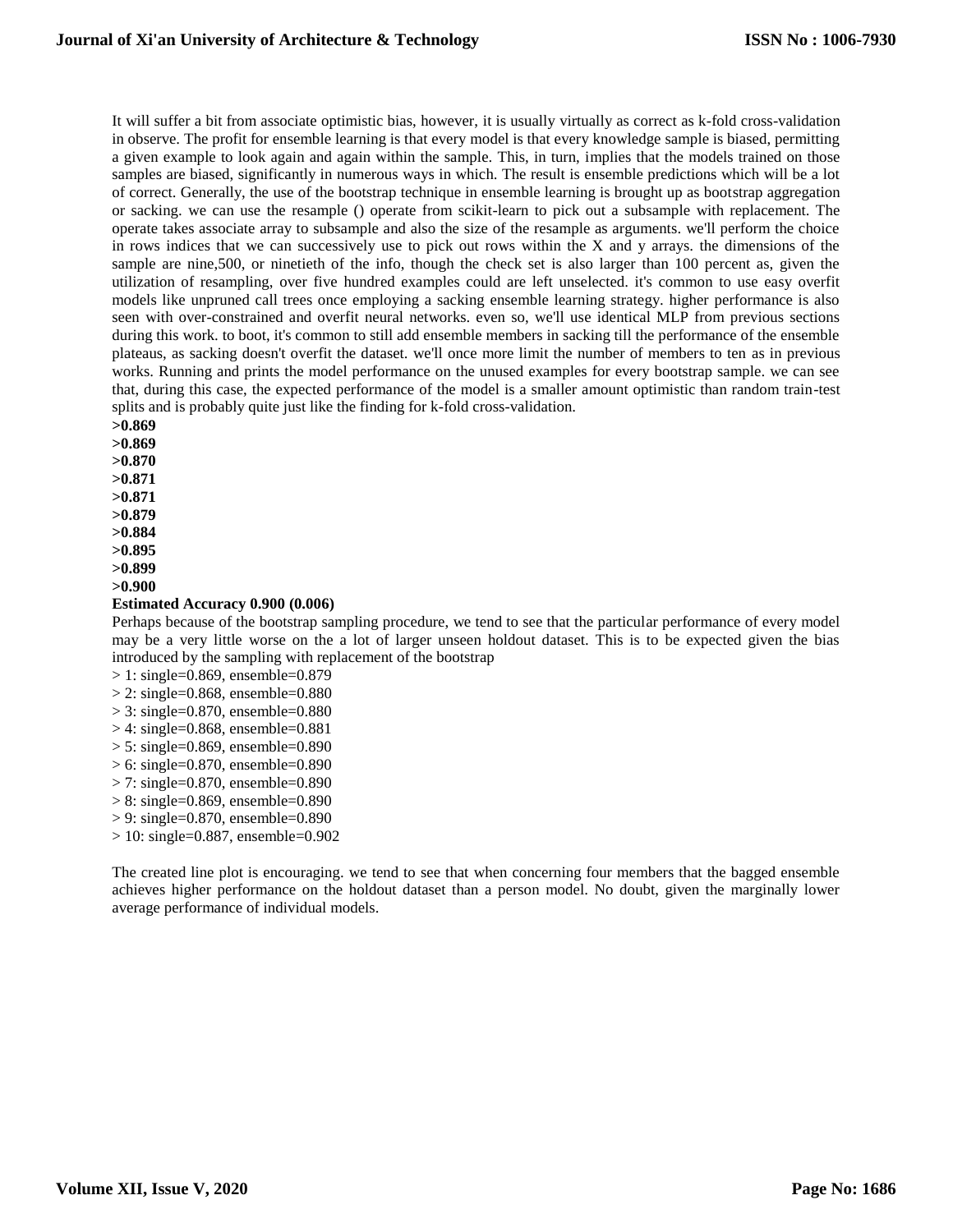

Figure 4. Single Model vs Ensemble Model

# IV.CONCLUSION

This paper polishes up you found an approach to build up a lot of different resampling-based gatherings for profound learning neural system models. By misuse these, measurable model execution abuse irregular parts related build up a gathering from the models, measurable execution misuse 10-overlay cross-approval, and build up a crossapproval outfit and measurable execution abuse the bootstrap and blend models utilizing a sacking troupe. This gathering method offers the right outcomes.

## REFERENCES

[1] B. Tarakeswara Rao, Venkata Naresh Mandhala, Debnath Bhattacharyya and Tai-hoon Kim," Automatic Instrumental Raaga – A Minute Observation to Find Out Discrete System for Carnatic Music", IJMUE, 1975-0080, SCOPUS 1.232, 2015.

[2] Patibandla R.S.M.L., Veeranjaneyulu N. (2018), "Survey on Clustering Algorithms for Unstructured Data". In: Bhateja V., Coello Coello C.,

Satapathy S., Pattnaik P. (eds) Intelligent Engineering Informatics. Advances in Intelligent Systems and Computing, vol 695. Springer, Singapore [3] Patibandla, R.S.M.L., Veeranjaneyulu, N. (2018), "Performance Analysis of Partition and Evolutionary Clustering Methods on Various Cluster Validation Criteria", Arab J Sci Eng, Vol.43, pp.4379–4390.

[4] B. Tarakeswara Rao, Sivakoteswararao Chinnam, P Lakshmi Kanth, M.Gargi, "Automatic Melakarta Raaga Identification Syste: Carnatic Music", Vol. 1, No. 4, 2012, IJARAI (SCI), 2165-4069 (Online), 2165-4050 (Print).

[5] Prasad Reddy PVGD, B Tarakeswara Rao, Dr. K.R Sudha, Hari CH.V.M.K, "Automatic Raaga Identification System for Carnatic Music using Hidden Markov Model", Volume 11, Issue 22, December 2011, Global Journal Of Computer Science And Technology, Online ISSN: 0975-4172 & Print ISSN: 0975-4350, IF**=**1.02

[6] R S M Lakshmi Patibandla and N. Veeranjaneyulu, (2018), "Explanatory & Complex Analysis of Structured Data to Enrich Data in Analytical Appliance", International Journal for Modern Trends in Science and Technology, Vol. 04, Special Issue 01, pp. 147-151.

[7] Prasad Reddy PVGD, B Tarakeswara Rao, Dr. K.R Sudha, Hari CH.V.M.K, "K-Nearest Neighbour and Earth Mover Distance for Raaga Recognition", Vol. 33, No 5, November 2011, International Journal of Computer Applications, 0975-8887.

[8] Tarakeswara Rao B, Dr. Prasad Reddy PVGD, "A Novel Process for Melakartha Raaga Recognition using Hidden Markov Models (HMM), Vol. 2, No. 2, April 2011, International Journal of Research and Reviews in Computer Science (IJRRCS), Page No. 508-513